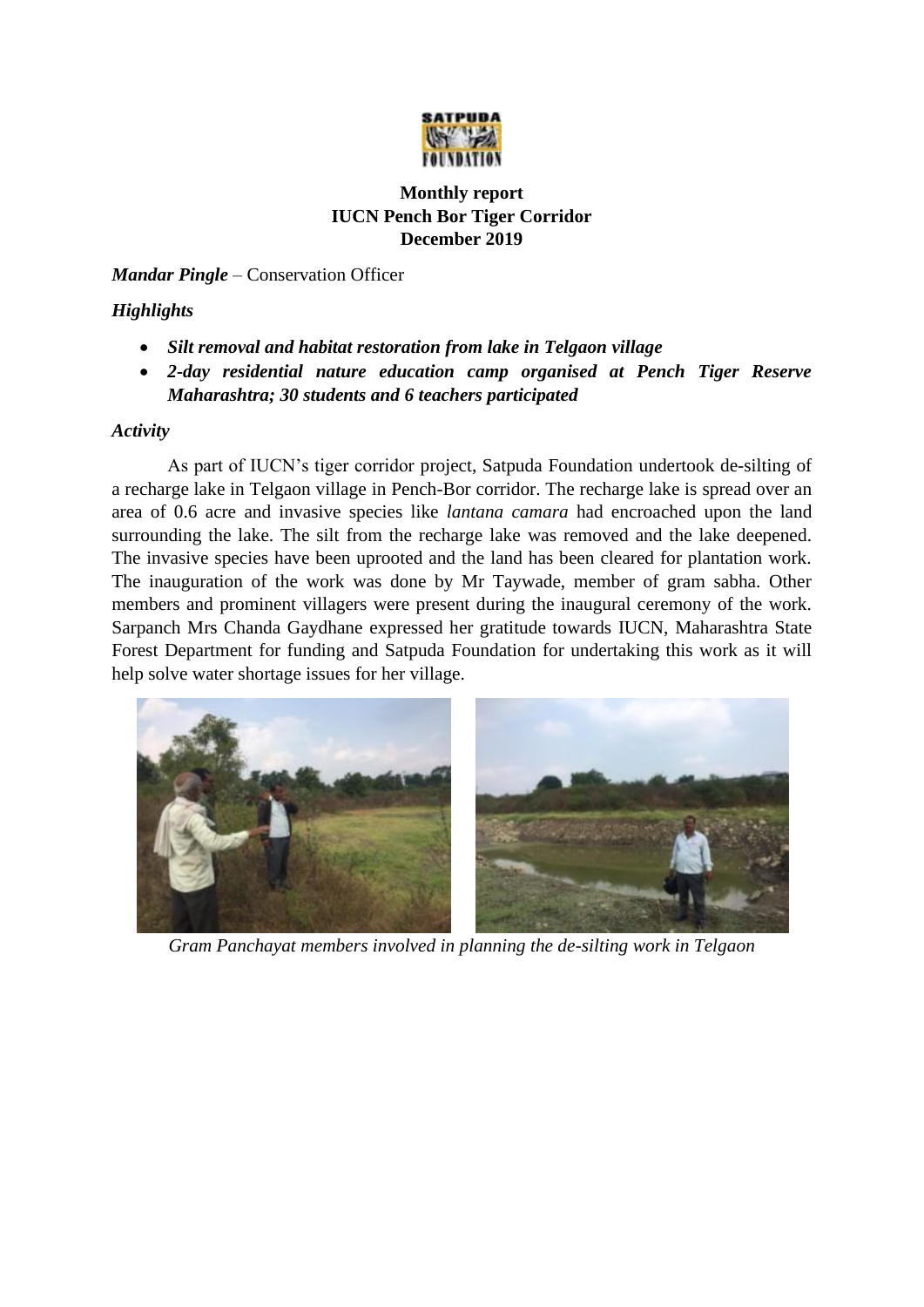

*Site of recharge lake in Telgaon before undertaking de-silting and restoration of degraded land* 



*Growth of invasive species of plants in and around recharge lake (left); Gram Panchayat members inaugurating de-silting work (right)*



*Uprooting of invasive plants around lake and preparing land for plantation*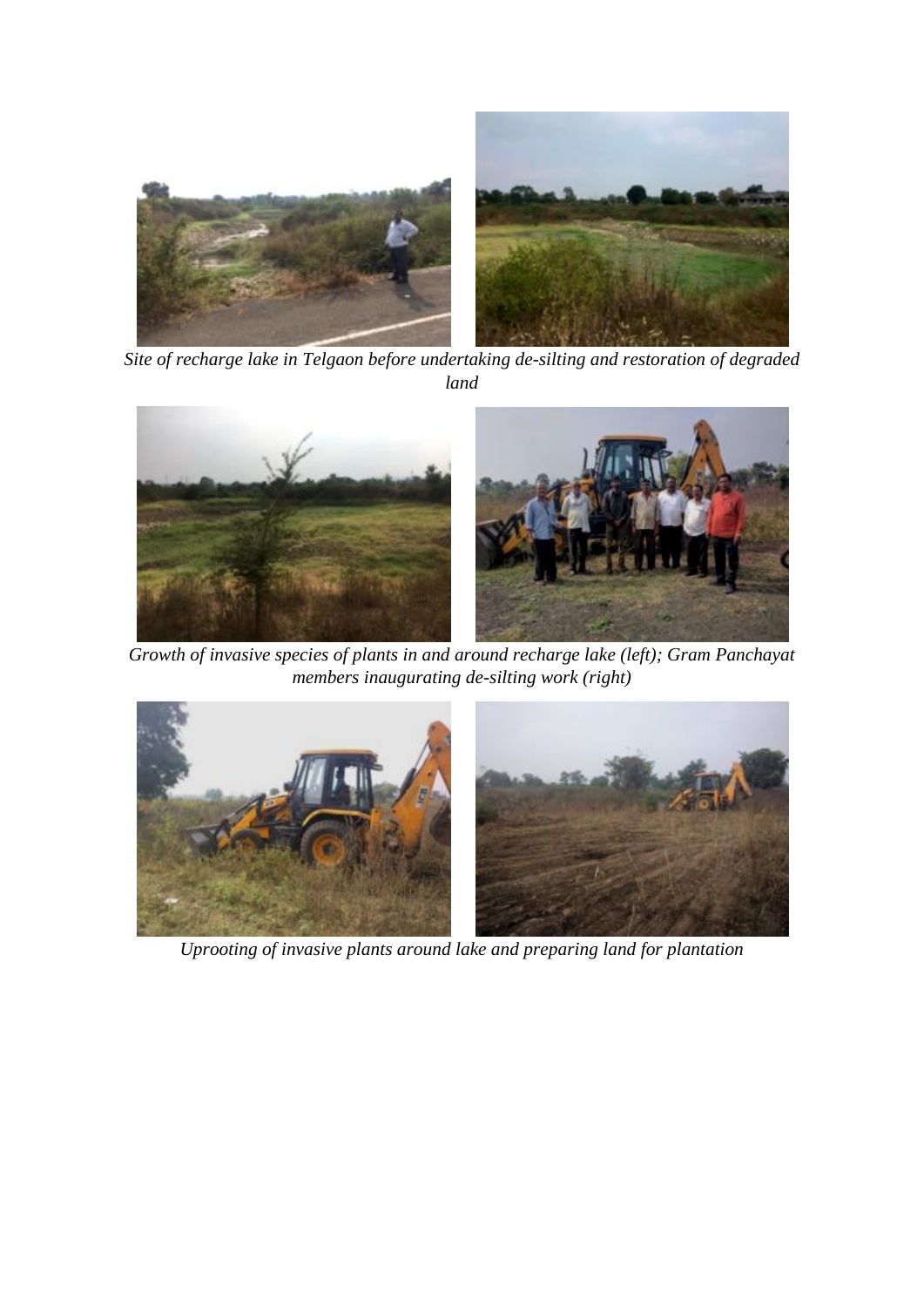

*Site after de-silting of recharge lake*



*Site after de-silting (left); silt being spread in the area prepared for plantation after removal of invasive plant species (right)*



*Panoramic view of the recharge lake in Telgaon* 

As part of IUCN project, Satpuda Foundation organised a 2-day residential nature camp at Pench Tiger Reserve, Sillari on 27 and 28 December 2019. 30 students from Narendra High School (HS), Telgaon, and Sarvoday HS, Umari, along with 6 teachers participated in the camp. On day one, the students learnt about the basics of tiger ecology at Tiger Tale Interpretation Centre. Later they learnt about concepts of ecosystem, habitat, and importance of insects, birds and animals in nature. The students also learned to spot and identify birds during the trail. Signs of the presence and movement of leopard, sloth bear and spotted deer were seen during nature trails organised by our team.

On the concluding day of the nature camp, the students went on a safari ride in the jungle and observed *gaur, sambhar deer, spotted deer, peafowl, red crested poachards, ruddy*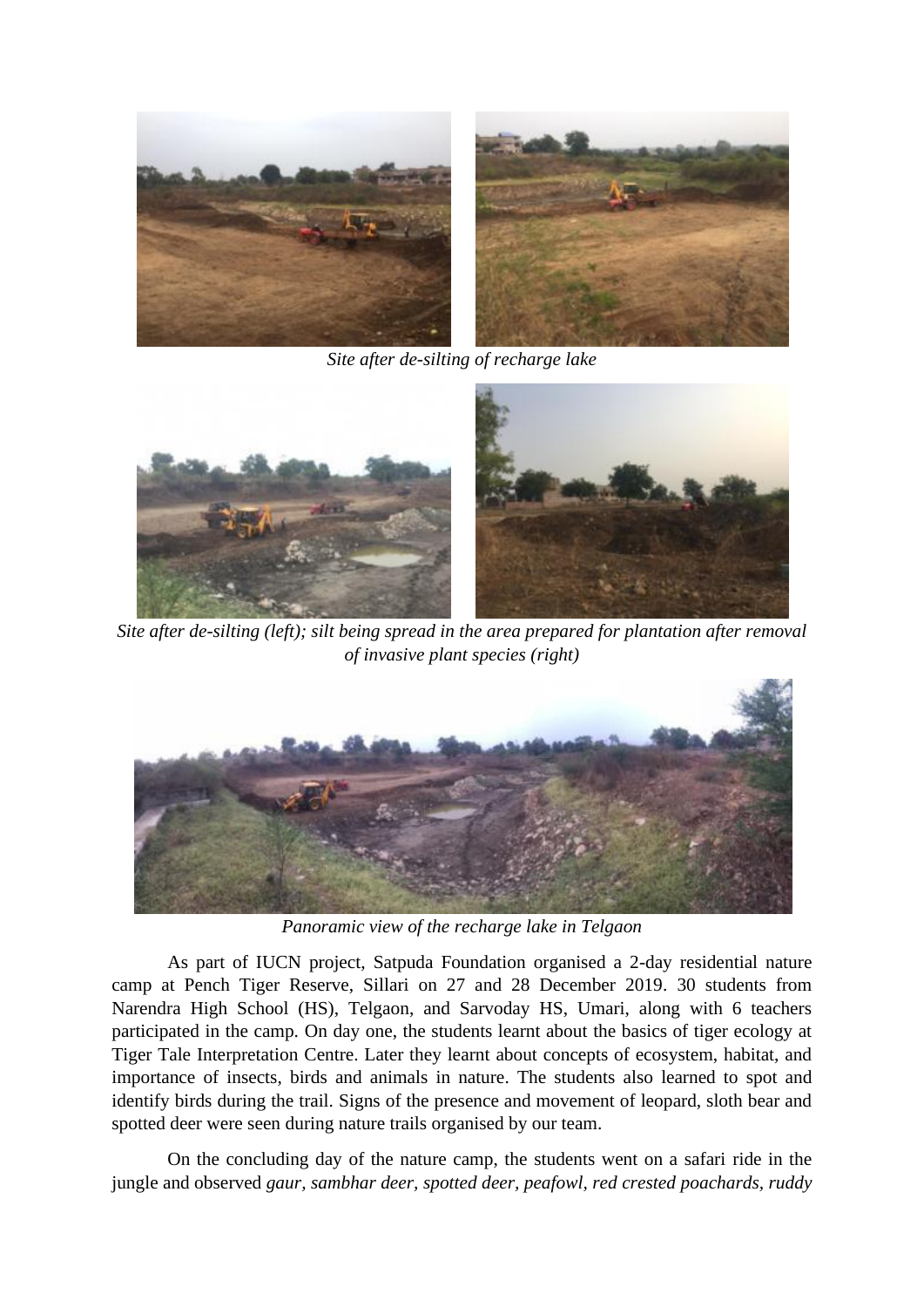*shelducks, and Eurasian wigeons*. A visit to medicinal plantation in Sillari was organised. Later in the afternoon, through nature games, students learnt the importance of conservation. During discussion sessions, students came to a conclusion that forests and biodiversity are absent near their villages and that they will take collective efforts to improve the situation and support Forest Department in conservation initiatives. Teachers also expressed their willingness to support nature education programmes in their schools.



*Students and teachers of Narendra High School Telgaon (left) and Sarvoday High School Umari (right) participated in the nature camp*



*Students learn to interpret signs of sloth bear (left) and visit to wetlands during nature trail*



*Visit to 'Tiger Tale' interpretation centre (left) and medicinal herb plantation (right) in Sillari*